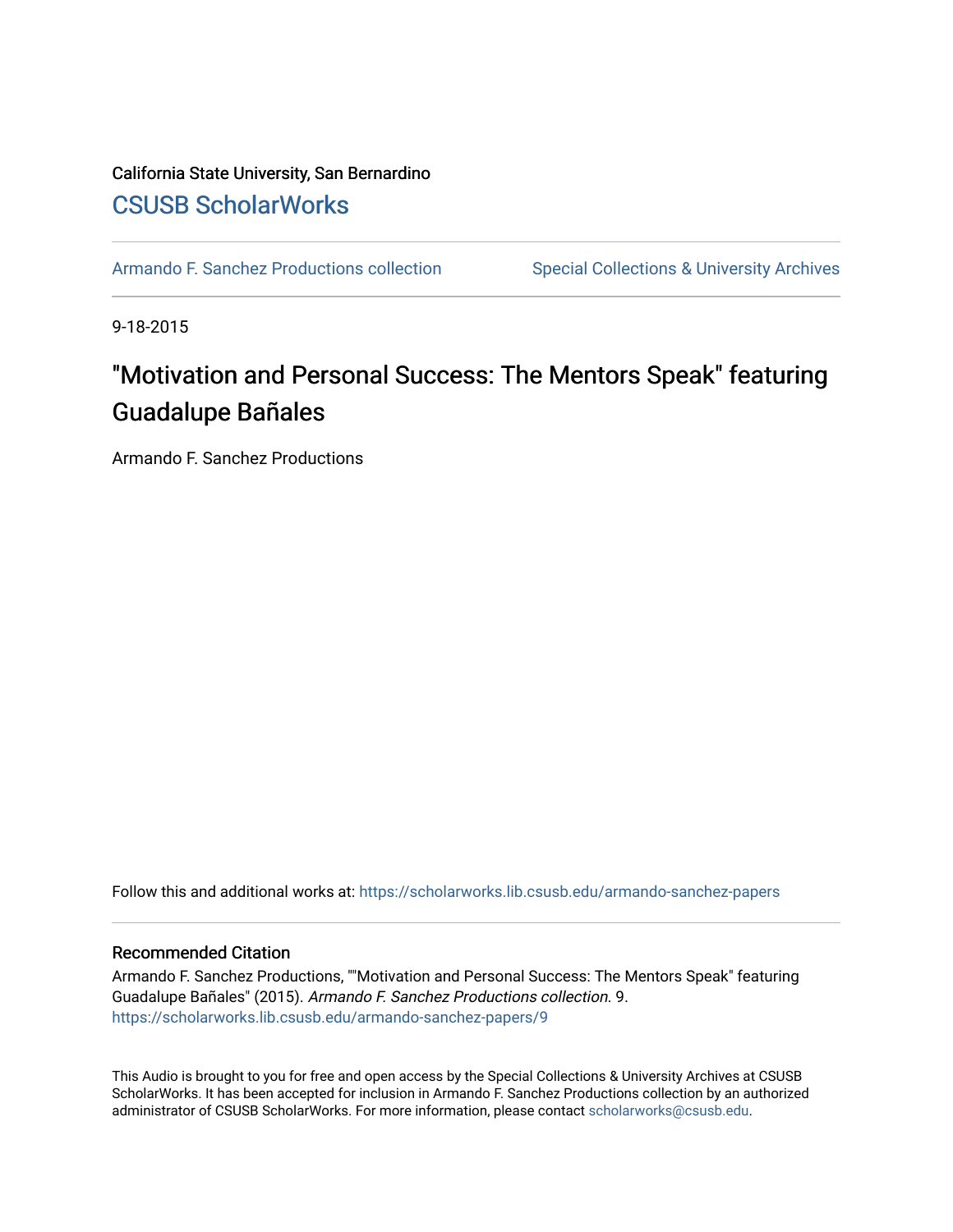Armando F Sanchez Production

#### **Motivation and Personal Success: The Mentors Speak**

### **Guadalupe Bañales**

### Mechanical Engineer at General Motors

Guadalupe Bañales is the first and only one in her family to achieve a Bachelor's Degree. Her parents were never educated past elementary school. She works as a computer-Aided Engineer for team Body Structures. She strives to be an engineer at the forefront of more fuel-efficient vehicle technology at General Motors.

Host: Armando F Sanchez

Copyright © 2022 by Armando F Sanchez

Link to the webcast interview: <http://youtu.be/ZjQN9wi1yT0>

Background:

Guadalupe Bañales is the first and only one in her family to achieve a Bachelor s Degree. Her parents were never *educated past elementary school.*

*Despite basic family expectations, she remained a self-motivated student, which placed her in the gifted classes throughout junior and high school. In addition to attending school, she helped her family financially and worked part-time.* 

The college had always been a foreign idea to her family. Fortunately for her, her vision changed while working in the fast-food industry, where she interacted with engineers that had been customers. Bañales reached out to them for *advice. She took their advice by attending community college.* 

*She started exploring different career options. Ultimately, determining which career to pursue was aided by* mechanical problems she experienced with her first car. Her father had a good understanding of cars and guided her *in fixing their many issues. Guadalupe enjoyed car repair and wanted to understand why car companies designed different components a certain way. This spark of curiosity and the engineers' advice pointed her toward Mechanical Engineering.* 

*Guadalupe had been involved in community groups that took steps towards improving air quality. Living in* Wilmington, California, near the port of Los Angeles and its refineries, She witnessed firsthand how much the air *pollution from the port trucks and other vehicles affected the air quality and people s health.* 

*Bañales transferred to the California State University of Los Angeles to complete her Bachelor's degree. On-campus she joined the EcoCAR 2 project. She held leadership positions in the Mechanical sub-team and gained valuable team-building skills and hybrid integration vehicle knowledge. Guadalupe also gained valuable design skills that helped her earn two internships at the NASA Jet Propulsion Laboratory.* 

*During her internships, she worked with an Astrophysicist from Caltech (California Institute of Technology) in developing a new ground telescope technology concept. She helped problem-solve Deep Space Network Antenna issues.* 

Despite having to help support her family and facing many personal challenges throughout college, she obtained her *Mechanical Engineering Bachelor's Degree and established a career within General Motors in Detroit.*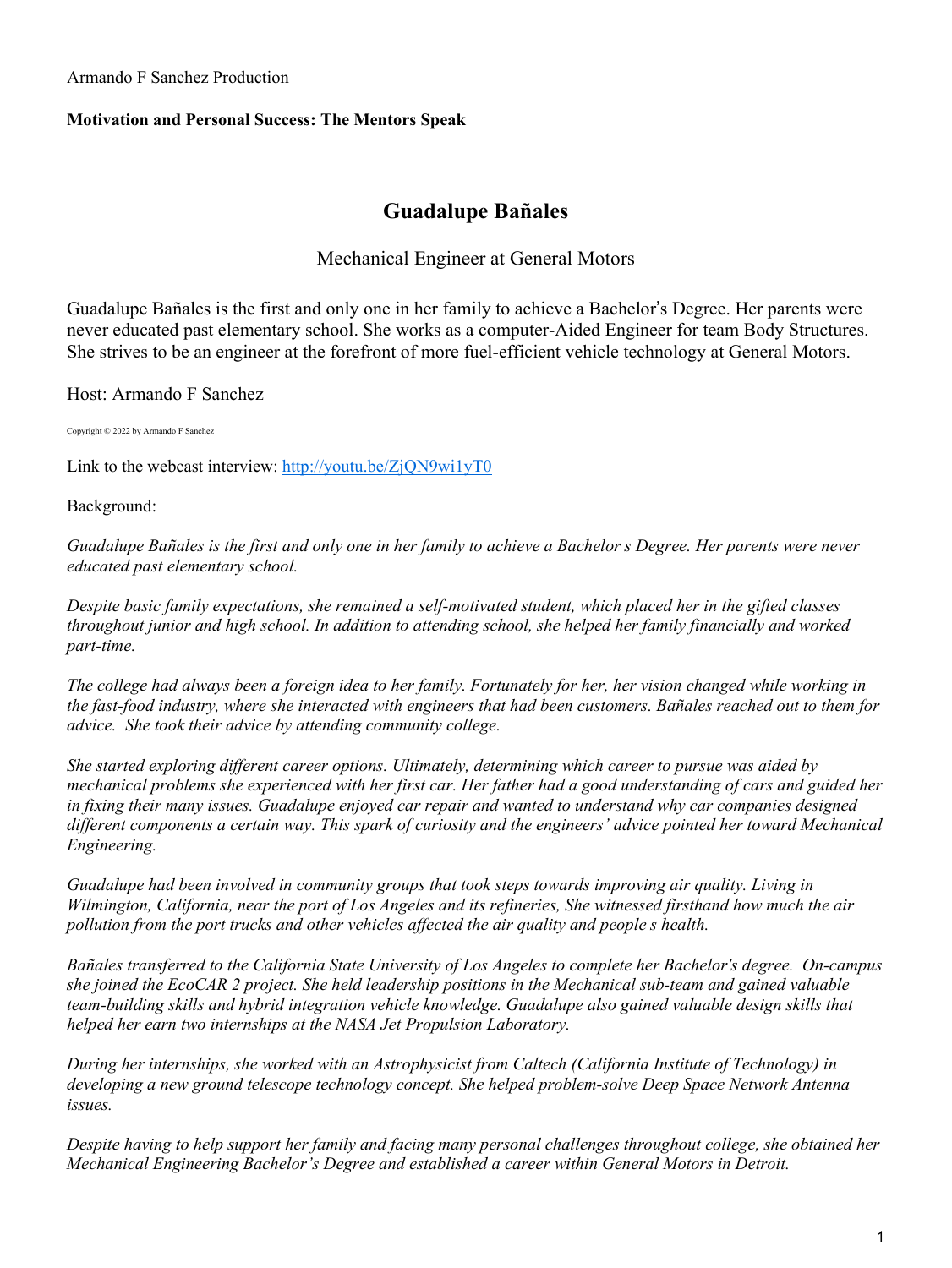Guadalupe is currently a Computer-Aided Engineer for team Body Structures. She strives to be an engineer at the *forefront of more fuel-efficient vehicle technology.*

Interview:

**Armando F Sanchez**: As we're usually, we are very honored to have our wonderful guests. They're very busy, yet they're here today to give us an insight into their lives, especially as a role model for Latinas and women worldwide who dream of being space scientists and space engineers and going into the world of engineering and exploring all its options. And today, I'm just very, very happy. I'm just very thrilled to have Guadalupe Bañales in our program.

Hola Lupe, how are you doing?

**Guadalupe Bañales**: I am delighted to be here to share my story.

**Sanchez**: Thank you, I'm in Los Angeles, and you are in Detroit. How does it feel to be a Southern California girl in Detroit right now?

**Bañales**: Not bad because we don't have enough water here. That's the one thing. We have that at least by the California sun and the beaches.

**Sanchez**: Are there any Mexican restaurants out there?

**Bañales**: We have a Mexican town in Detroit. And there are a few good restaurants, and I'm just like amazed that comes close to my mom's food, and we've been hunting for him like me my fiancee we've been looking for all the Mexican food and, and there are more Mexican people than I expected out here. I was surprised. At work, I hear Spanish and people from all over the world and different kinds of dialects from Peru or Argentina. That's pretty cool. There are Latinos out here.

**Sanchez**: Well, they say that the second-largest concentration is in Chicago, and that's not that far away from Detroit or something like that.

**Guadalupe**: Oh, yes. I got an aunt over there. Not too far away.

**Sanchez**: Oh, that's cool. That's cool. It's about a five-hour drive from there, and by the way, I love your rainbow (wall painting) in the background.

**Bañales**: That has to be pretty. I'm just too lazy to paint over it.

**Sanchez**: You must also be busy. Let's start with your story. I'm trying to get back and read your account here. You were an intern at the Jet Propulsion Laboratory (JPL) in NASA in Pasadena, California. You were raised here in Southern California. And then now you're working for General Motors in Detroit. We're going to start to go from your past to your present and tell us how you achieved that remarkable feat, but let me take you back. I like your story but tell us about you and your experience getting your Bachelor's degree.

**Bañales**: Oh, it was a long struggle. I didn't take the easy route. I took the long kind of complicated route. Just because I didn't understand the concept of college well. I didn't understand what a major meant or what is it called? What were my options for college as well? So for me, it was a struggle to figure out how do I get through this because I knew I kept hearing, "Get your bachelor's degree, and you're going to be able to get a career out of it." And my parents didn't finish elementary school, so that they couldn't guide me at all. And so what I ended up just doing was talking to people like when I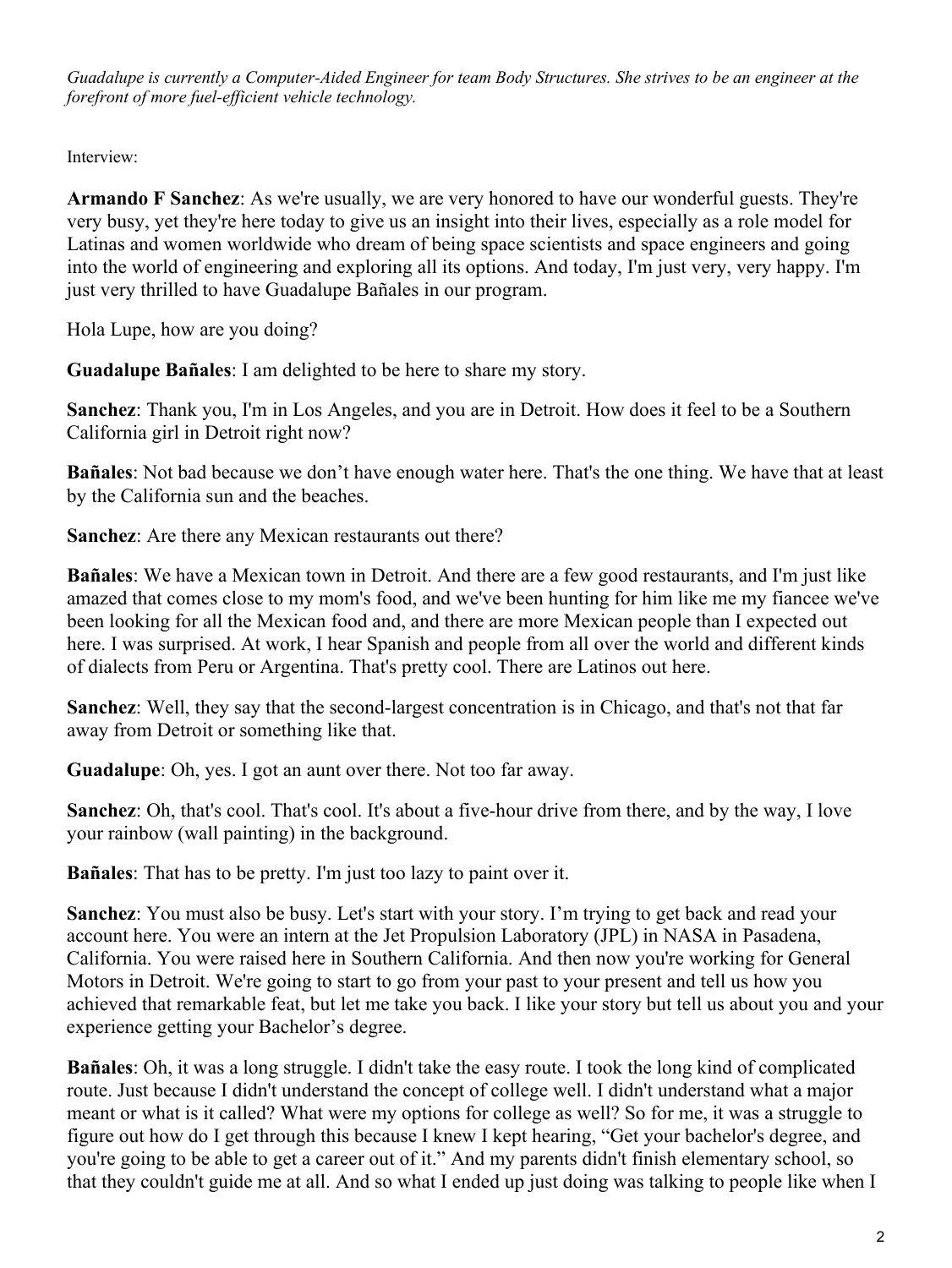worked at a fast-food restaurant, a man used to come there and eat and then I would always ask them questions and like, what, what do you do and how did you get there? And just learning from them. Tell me what it's like if you're interested in getting a career, go to college. So actually, when I started college, I didn't know that I needed to pick a major, so I ended up taking a bunch of random classes and they kept telling me I had enough time, and I thought, "Okay, I'm young." I have enough time. And before I know it, I'm thinking, all right, four years have passed, and I'm like, wait, are we supposed to have a career out of this? So I started kind of, finally figured out I need to have a major, and then you have a goal to transfer to the university because that's where I'm going to get my degree. And the way I finally decided on a major was when just things that were going on around, I was being involved with some of the groups were trying to get cleaner air and pass like policies to have kind of at the Port of Los Angeles, get greener cars trucks in the city. And so that kind of motivated me to think about more green energy like hybrid technology. And then my first car was breaking down all the time, and it was very frustrating because I remember that my savings were all going into that car. But the good thing about it was that I got such a good education and was able to bond with my dad while learning about repairing cars. And from that experience, I was constantly asking all these questions. I would ask why it is this way? Why is it that way? My dad couldn't answer those questions.

And so, for me, it took me probably almost eight years to get my bachelor's degree. So I took a longer way. So we were like, what is it called when? When does one get their Bachelor's degree? They get theirs in four years, and I'm thinking, "Oh my God, this is like a lifetime." I want to tell people out there that sometimes your path is not the same as the traditional way, but don't give up along the way. Because you just got to make sure you stay on the path and keep your mind focused, and you'll be able to do it.

**Sanchez:** I have some questions about some of the things you mentioned in your past. You must have been good in math because you entered this scientific field, and it's constant. It's math. I mean, you must have been good at it.

**Bañales**: Yes, I was pretty good. I struggled with some subjects because they just didn't come naturally**.** So I had to study a little bit longer than other people because sometimes, I don't know, maybe I have ADD or something in the lectures like, I would sit there and they would the professor would be talking, and I couldn't get what they're trying to get to explain. But I would go home, look at the book and study and do examples, and then get it. So it took a little bit of extra work for me. So it doesn't come naturally. Yet, it doesn't mean that you can't get it.

**Sanchez**: And the idea of studying math in your high school, I don't know what high school you went to. So you could mention it. What was the attitude of your teachers of your surrounding peers about you being in the math class and doing well?

**Bañales**: Well, this is interesting. I did poorly in high school. I would leave school sometimes because I was involved in many other groups like feeding the homeless, and I would be part of different events. I graduated or left my school for an independent study program because I wanted to graduate early. And it enabled me to leave school early and get my diploma. And I was able to focus more on social work because I thought that was the path I wanted to take. And when I found that just doing social work was kind of, I couldn't help others if I couldn't help myself first. And so then that's when I was like, I need to make a career because I could be out here trying to advocate these things, but sometimes money talks, and you don't have the finances to fund certain things, and you can't help others. So I was not like a typical student.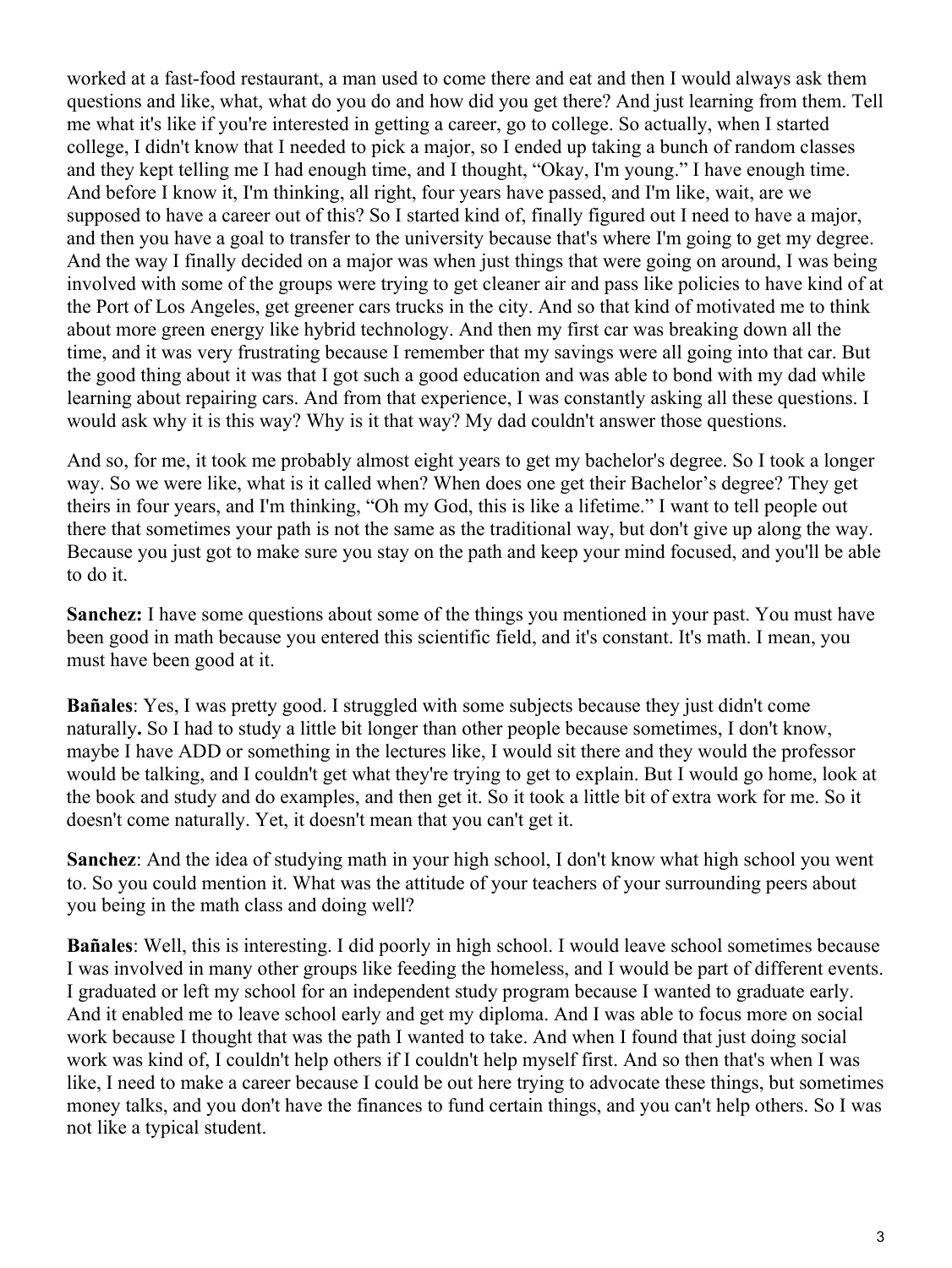**Sanchez**: No, you're not. When you said you were taking advice from the customers you were serving, what did they share that specifically turned you on to the idea of engineering?

When did you think, "You know, this is something I want to look at?"

**Bañales**: I did like math a lot even though I didn't participate in class, and it came a lot more naturally, I think, and in that sense, there were certain subjects like trigonometry sometimes, even though, how do I explain it? It is something that I enjoy.

**Sanchez**: And was it the mystery of trying to figure it out to you? Did you think like a detective and have this problem and try to work it out?

**Bañales**: Yes. Additionally, I don't know if you've ever worked on a problem where you're so focused on it and just keep working and working at it. Suddenly, the time goes by, and you finally arrive at the solution, and you're just realizing "Eureka!" You think, "Oh my God, I solved it." It's a good feeling. You get into this mental sphere of being able to solve something. I liked that feeling. Sometimes I love the probe of the problems that took me pages to solve just because I got so involved in it. I did enjoy that part. When I talked to the customers, they told me about what they were doing at work. They shared that they were building planes, which I found very interesting. I was asking, "What do you like? What are you supposed to do to get there to that point? What's your background?" I slowly started focusing on my community college program and building my strength in these areas.

**Sanchez**: That's fantastic. How did you decide to go to work at the Jet Propulsion Laboratory?

**Bañales**: Well, I love space exploration as well. One of my favorite movies is Contact. I know they were watching with Jodie Foster. And that movie fascinated me and the idea of possible life out there or humans being able to explore more and even extending to other planets. And so when I heard about JPL, it was part of NASA and the type of work that they did. I thought that this was something I might be interested in doing as a career. I thought it would be pretty cool to work on a spaceship taking people up to explore the moon or something similar. I was fortunate with the Jet Propulsion Laboratory because of the way I was able to get an internship there. I went to a Woman in Engineering event that they held there. They invited many different schools. I was very shy, and they had some of their HR people at the event. They were talking to people and other students that came to visit. I was very bold that day, and I had my resume with me. I came all dressed up. I brought my resume and a nice little folder, and I went up to one of the HR ladies after everybody was gone. I asked her, "Would you look at my resume and give me advice?" I asked," Tell me what it takes to become an engineer here?" She looked at my resume. She just smiled, and she said, "Okay, I'll get back to you." I turned around to leave and thought that my resume would end up in the trash. I ended up going home, and then about a few days later, this same lady contacted me and offered me some advice about my resume. She said she liked it. She also said, "Okay, you need just to fix this grammar here and elaborate more on this.".I listened and followed her advice. And added, "Send me your updated resume when you fix it so that I can take another look at it." Once I made the changes, I sent it to her. Then a few weeks later, I got a phone call and informed that one of the engineers at JPL said that he wanted to have me in his department as his intern. And I was just in shock. I kept thinking, "Wait, what just happened?" I thought, "What do I have to do?"

I remembered that I had not completed an official application, but they used that to consider me since he found my resume. I guess all the work I had, some of it involved being part of the Solar Eagle car I worked on at California State University Los Angeles. They exposed me to real-world experiences. We worked with tools like CAD software, which was very useful for them. And kind of rare to have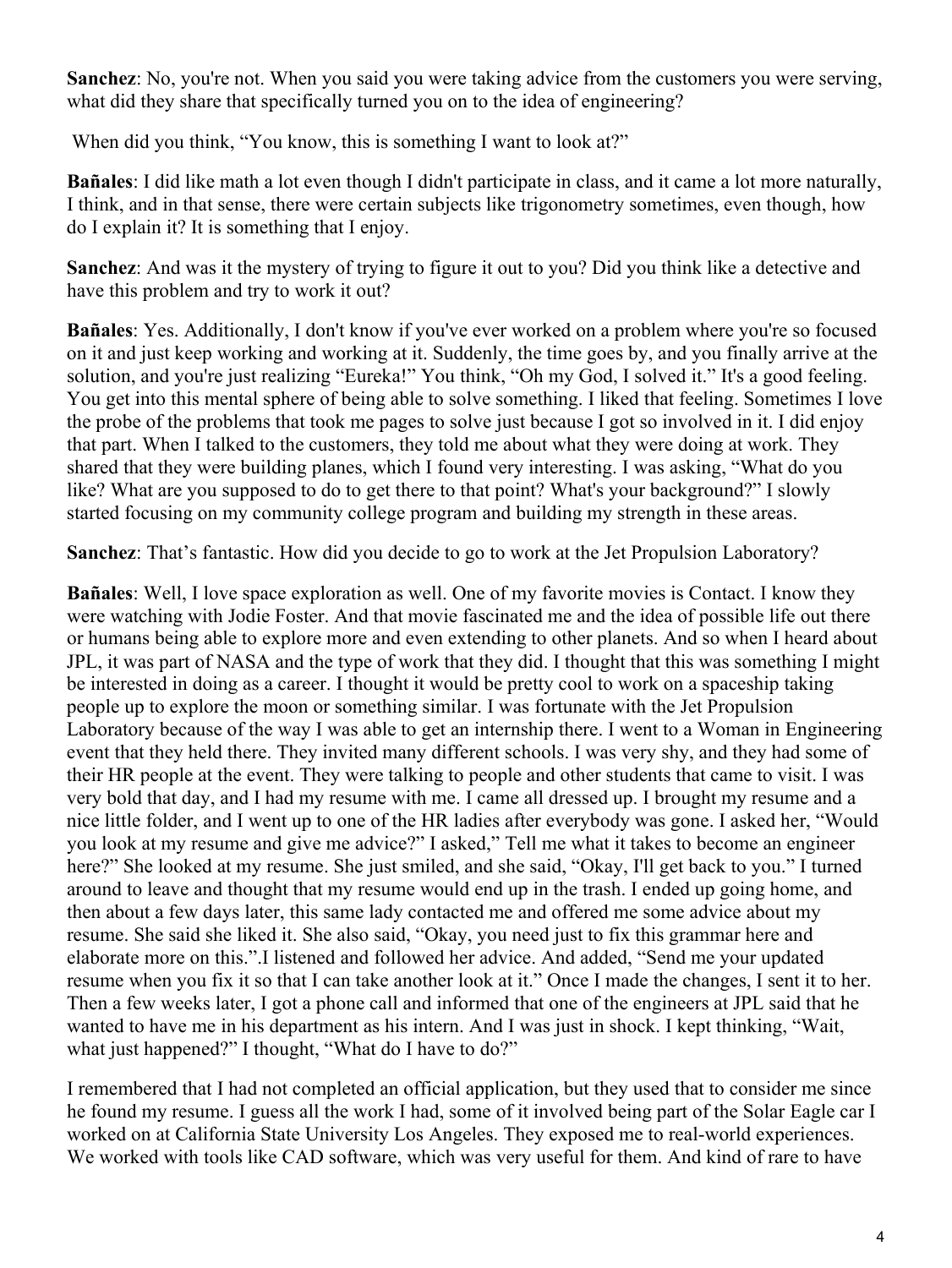somebody at the undergraduate level know that software. So that's how I was able to work for that position.

I participated in a new concept for a future telescope in Chile for my first internship. So that was fun because I was able to work with astrophysicists from Caltech. And then, I was able to work with other engineers and learn more about how GPS (Global Positioning System) works, and that's when I met Dr. Alfonso Feria because he sat in the office across from me. I remember that I kept hearing him speaking Spanish every so often when I was sitting at my desk, and I realized that another Latino must be working there. A few days before ending my internship, I went up to him and asked him if he was Mexican by chance. He informed me that he was from Mexico City.

We started to talk. We started chit-chatting and became good friends. He was just kind, and he took on a mentor role for me. He gave me a great deal of good advice and informed me on how to navigate my career. This was a significant turning point in my life.

He was an excellent mentor, and I also thank the Latino Association Group at JPL, among other area forums. They are just an outstanding group. I can't say enough great things about them. Now that I think about it, I quickly jumped a little bit, and I missed explaining the Cal State LA eco-car idea; if I can back up a little bit and go back to that.

**Sanchez**: How did you end up selecting California State University, Los Angeles, and then the idea of joining that particular engineering group?

**Bañales**: Well, I wanted to be closer to home because, at the time, I should when I went to the California University of Merced, I had just started a relationship with my fiancé, and he was still in Los Angeles. We both wanted to be together, and he's also an engineer. We applied to the same university in Los Angeles, and I said, if I got accepted, it was meant to prevent me from coming back to the University of California Merced. Because I applied for a summer session, I thought it would be challenging when I applied to transfer colleges again. So but I was fortunate. I got accepted, so it's meant to be. I'm going back to Los Angeles. I miss my family. Additionally, I knew that California State University Los Angeles (CSULA) had been an established program and that they had a network with NASA. Their program also was affiliated with SAE (The Society of Automotive Engineering) groups that worked as teams. I decided that that was where I wanted to be. I wanted to be in an established school and work on different engineering projects. I had looked online for what would make me a desirable candidate in the job market, and this program kept popping up.

Given what I have learned, my advice is, "Make sure you become part of different groups that are part of engineering projects, and make sure you get internships." Don't just hide behind the books. Focus on your studies, be part of an active network and get these hands-on experiences. So, for me, CSULA was perfect for that.

**Sanchez**: you mentioned now about connecting the dots. So your experience in high school, working on social groups and helping those groups that allow and help you acquire those skills and transferred over when you were in engineering?

**Bañales**: Is this case? A little bit. I mean, I'm still kind of shy every so often. But every once in a while, I get this feeling inside and remind myself that I had to be brave. Then you have to go for it when you want something. That was one of the things that I had liked at Cal State LA when I applied for that program for Eagle Solar Car Program. It was the first class that I enrolled in at Cal State LA. My professor announced this new program regarding hybrid vehicles. He was recruiting, so you had to apply to it. I decided to visit the campus Career Center and ask them to help me work on my resume. I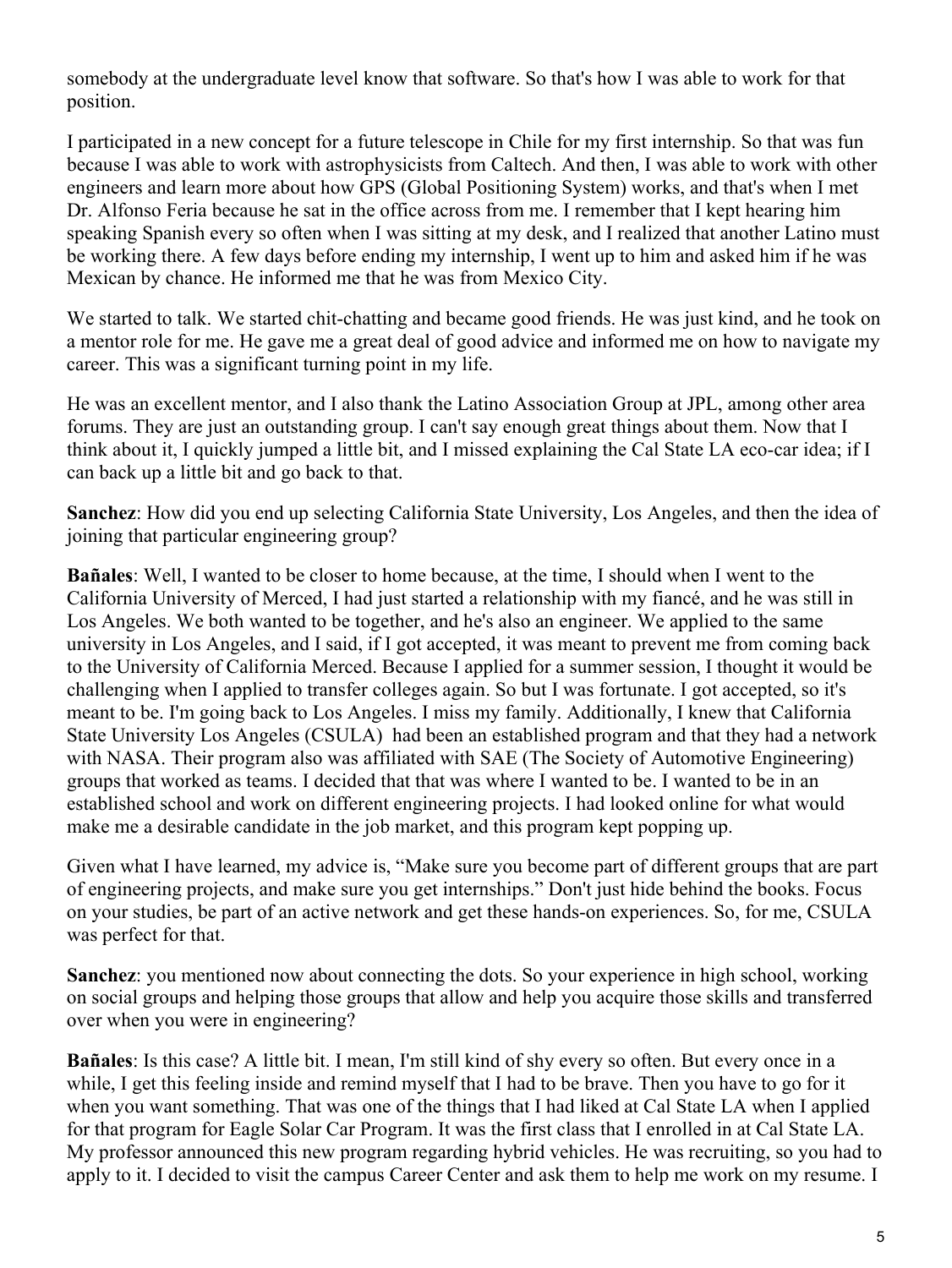had them look at my resume. I submitted it, and two days later, I found out I was on the team. It was a surprise to me to also learn that I would be the project leader. I accepted, but I did think that it was kind of being thrown into the fire.

**Sanchez**: Well, so much for you bringing all this experience with you. You're the team leader, yet you haven't even seen the car.

**Bañales**: Well, I wasn't the lead for the overall group. But I was the leader of the mechanical team. And I thought to myself, "Oh great! This is going to be just great." I was being sarcastic. I kept thinking, "This will be terrible for the team." I still didn't have enough self-confidence. I thought it would be one of the people that was going to be directed others to "go do this, and now go work on that." But it was not going to be that way. I was now responsible for putting together the project plan for our team and making sure when they were doing things. I did it but all the while thinking, "Oh, my God, I can't believe I'm doing this!"

**Sanchez**: That's hilarious. To think that you believed that you would slowly go and work up the ladder. And next thing you know, "BAM," and suddenly, here you are.

**Bañales**: And it was a struggle for a team because, at first, our school didn't want to support us because it was a new project. So there were eight of us, and we were constantly trying to get more funding. So we were constantly, what is it called? We felt like the underdogs in a sense. Many other schools were established in the program as they had done in the program's previous versions. Some programs already had 40 to 50 students committed to the project. We were struggling. Sometimes we would be at the lab until five in the morning writing papers. We were dedicated to the project throughout that time, and I finally got an offer from General Motors to work there. At that moment, I felt that all our efforts had paid off. I recall that we wanted to complain and ask, "Why am I working so hard?" It ends up paying off, and even though it's not right away, it happened because stick it out.

**Sanchez**: Okay, so I'm trying to put some dates together. You were in the eco-car project at California State University Los Angeles (CSULA). Then somewhere in there, you applied to go to Jet Propulsion Laboratory for the summertime internships.

**Bañales**: Yes.

**Sanchez**: So you were in both programs simultaneously?

**Bañales**: Yes. And then I was also working at Trader Joe's as well. I have this terrible habit of probably putting too much on my plate. But even right now that I'm working, I sometimes feel restless because I feel like I need more stuff on my plate. So right now, I'm in the process of applying for my Master's. Just because you constantly don't know you have that drive and you realize that your time isn't filled up.

You don't want to lose contact with people because you need to be busy. You have many ideas; you realize all this potential inside of you.

**Sanchez**: When you were in the program at Cal State LA, you were on this team. Did you have other women in the group? How did that impact you as a dedicated Latina in the engineering program?

**Bañales**: There weren't as many, and I found it hard sometimes, especially in engineering. I noticed there in my classes that there weren't that many females, and it's not that there's not good sometimes. It isn't a challenging major, and it's also not easy. I don't think there was a good support group for females. I know I struggled with it sometimes when I felt out of place because of some jokes about us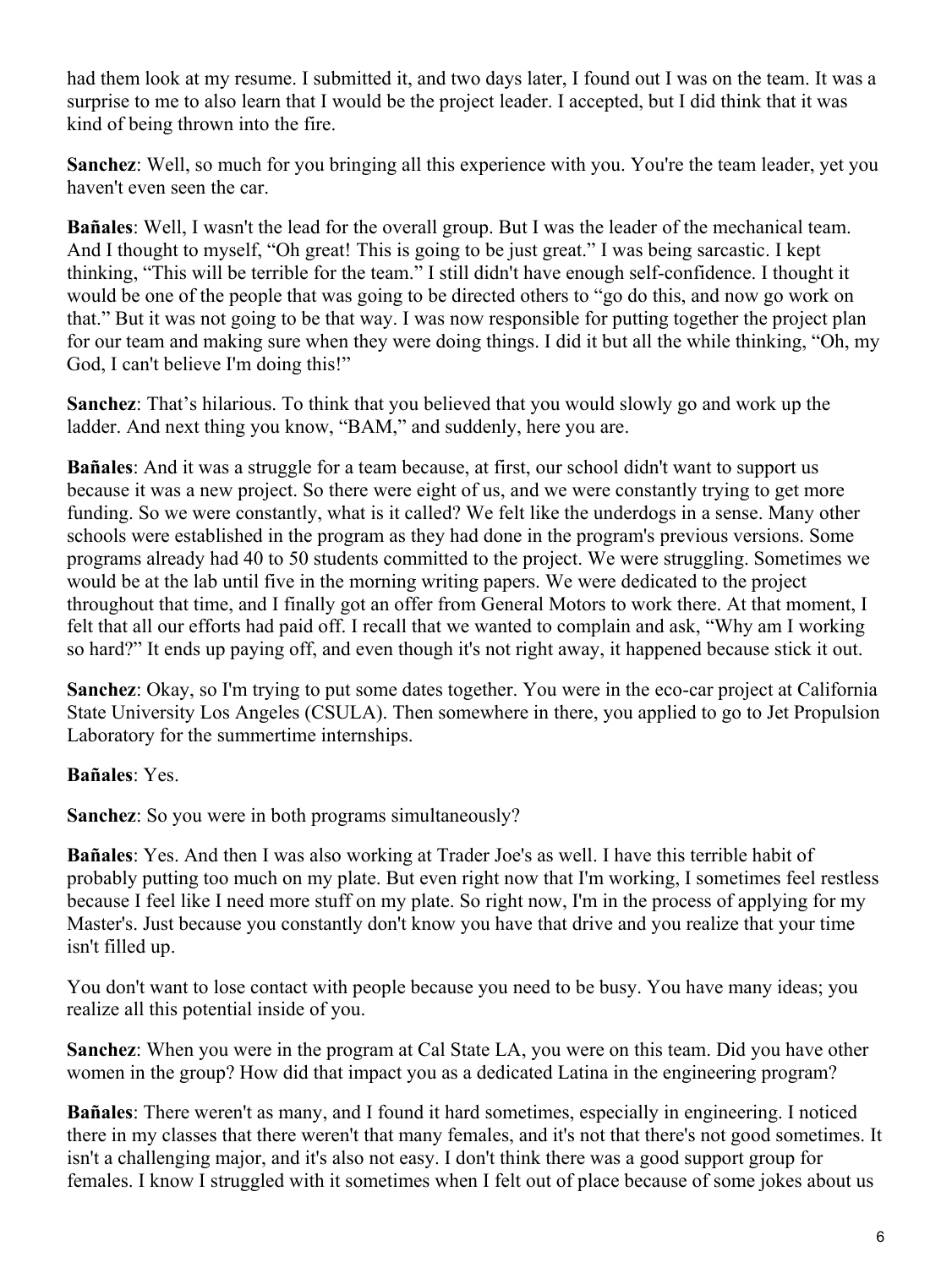being around. You didn't have other females to relate to, and I think sometimes you even felt like you were competing against each other. Even if you don't want to, you would feel like, well, there's another female. And I don't know, I felt like an unhealthy working environment. I could see how some females didn't want to be involved in the projects, and if they tried to join, I don't know what would discourage them. As for me, I stayed through it because I had earned their respect and was able to work with my colleagues. I wondered how much preparation you had to be in a male-dominated environment.

**Sanchez**: What helped you was having worked along with your father?

**Bañales**: Oh, it was great once I was older. When I was little, I would always try to go with my dad and get him to let me help him, but he would always push me away. And he'd say, "Shoo, go over there; you're bothering me." Then once I was older and a little bit more rebellious in a sense to him, I'd say, "No, I'm not going away!" I wanted to learn and noticed my dad's personality change from someone having that "machismo" to being more appreciative. He started seeing and saying, "You're picking up stuff fast." And he started noticing that I was doing things contrary to his belief that no women should be doing specific roles in the household. I noticed that between him and me, our bond has become a lot greater since I went into engineering and followed the sense with his first footsteps by learning more about cars. It wasn't easy, trust me.

**Sanchez**: I want to ask you. I've been asking myself if I should ask, but I decided to ask you and throw it in there. You mentioned that you had this car and were having much trouble with it. Was it a General Motors car?

## **Bañales**: No.

**Sanchez**: Let's say I couldn't let that one go. But how did your family respond to the idea that you were going up to the University of California Merced?

**Bañales**: They weren't sad; they were happy for me. At first, they weren't sure what I was doing. They just knew that I would disappear for part of the day and shared when others asked, "Oh, she's still at school doing something." And then, later on, they started to understand what I was doing when I received my internship at NASA. My mom started looking up NASA. I remember her words, "Oh my God, my God. She is working in NASA." She wanted all our family in Mexico to know. They saw that I was working on items for the Mars Lander.

**Sanchez**: What's the connection between learning about cars and being in exploratory spacecraft? It's not like it's going to crash toward another spaceship. So at first, I couldn't see the connection. But it sounds to me the idea was that you're just a mechanical engineer. So it gives you exposure to many areas.

**Bañales**: Yes, I love both areas. I could quit GM today and work at JPL. I would be happy. Is it something that when I was there, I felt pleased. I loved the amount of knowledge that was going around. But I also do like being at GM. The more work here, the more I'm fascinated by how the vehicle development process works and all the new, great technologies that we're coming out with in the future, and how we're trying to reduce emissions. So it's, I would be happy in both spheres.

**Sanchez**: Wow, that's wonderful. Do you see yourself as a career long-term career at General Motors, and granted, no one knows the future, but it is a general question?

**Bañales**: It has possible at first. I wasn't sure because I was coming from California to Michigan. My family is in California. I'm coming out here, and I realize that I didn't know anybody, plus it was a whole new environment. I wasn't sure what to expect working in the auto industry. But the more I'm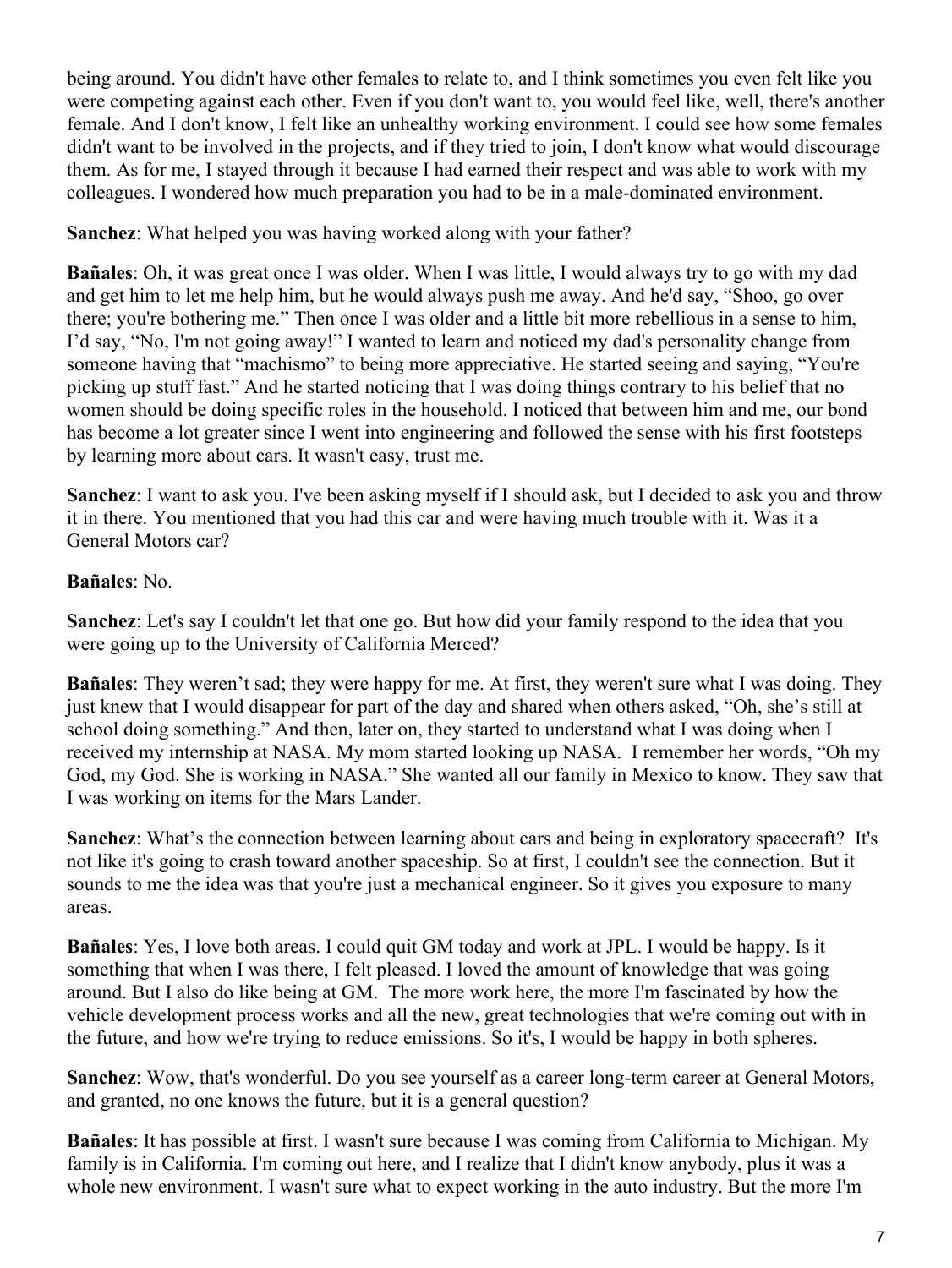here, the more I'm learning about it; there are many friendly people here. You create your new communities and your new friends out here. We have a women's group here that we meet every other Wednesday for dinner, and we talk about what goes on in our lives. And that's a terrific support group that I wish I also had in college. But I see that GM is bringing in all these new people because a lot of the old knowledge is about to retire. And so they're trying to groom the new people to take on these roles that will be left when people plan to retire.

**Sanchez**: And there is much old knowledge retiring very quickly. Isn't the top Administration of General Motors a female?

**Bañales**: Yes, I got to meet her once. She was nice,

**Sanchez**: Did she come up through the engineering or the financial side? I don't know her background.

**Bañales**: Yes, I understand that she came up through the electrical engineering side. And then later on, after a few years, the company saw great potential in her, and they invested in her to get her MBA. So she earned her MBA from Stanford, I believe. That's one good thing about GM, they see potential in you, and they'll invest in you. They'll pay for your education; the program I'm doing for my Master's will pay for it. So it's great because I don't have to pay then \$50,000 out of my pocket.

**Sanchez**: What college are you planning to attend for your Master's?

**Bañales**: The University of Michigan.

**Sanchez**: Okay, so you're going to have to be cheering for the Spartans? (correction: the Wolverine)

**Bañales**: I guess. Oh, I don't know. They're Spartans, I think, or something else? I don't know.

**Sanchez**: What do you say to women, you know, about what they are thinking in high school or even middle school? What if they think, "I believe I like math, or I think I want to use math for a career." What's your advice to them?

**Bañales**: I guess to make sure you invest in your time in those classes if you like them and don't say, "I'm going to do my homework later!" Go out there and constantly do your homework. You will get the best grades you can in those classes. Start searching through Google and explore as to what are the different careers that involve math. Once you do that, you'll notice that many great jobs are associated with what you're studying in class. At first, you might be looking at it and asking, "Well, what do I care? What's the meaning of X in this equation?" Yet the more you work to understand and try to do work-related problems, then you will eventually understand. Keep at it, and you will see the connection to the real world. You learn how to be able to solve problems. I would encourage them to keep trying to find the connections between math in the real world.

**Sanchez**: Can you give an example of something that may be in high school where you are doing algebra and trigonometry and related mathematical fields and search for how I benefit in the real world by learning and using them?

**Bañales**: Using an example of high school math? One personal experience, given the math I learned in high school. I took trigonometry. It was what to use at JPL to calculate certain angles for the telescope. And so, what would be a simplified version? I can't come up with one right now.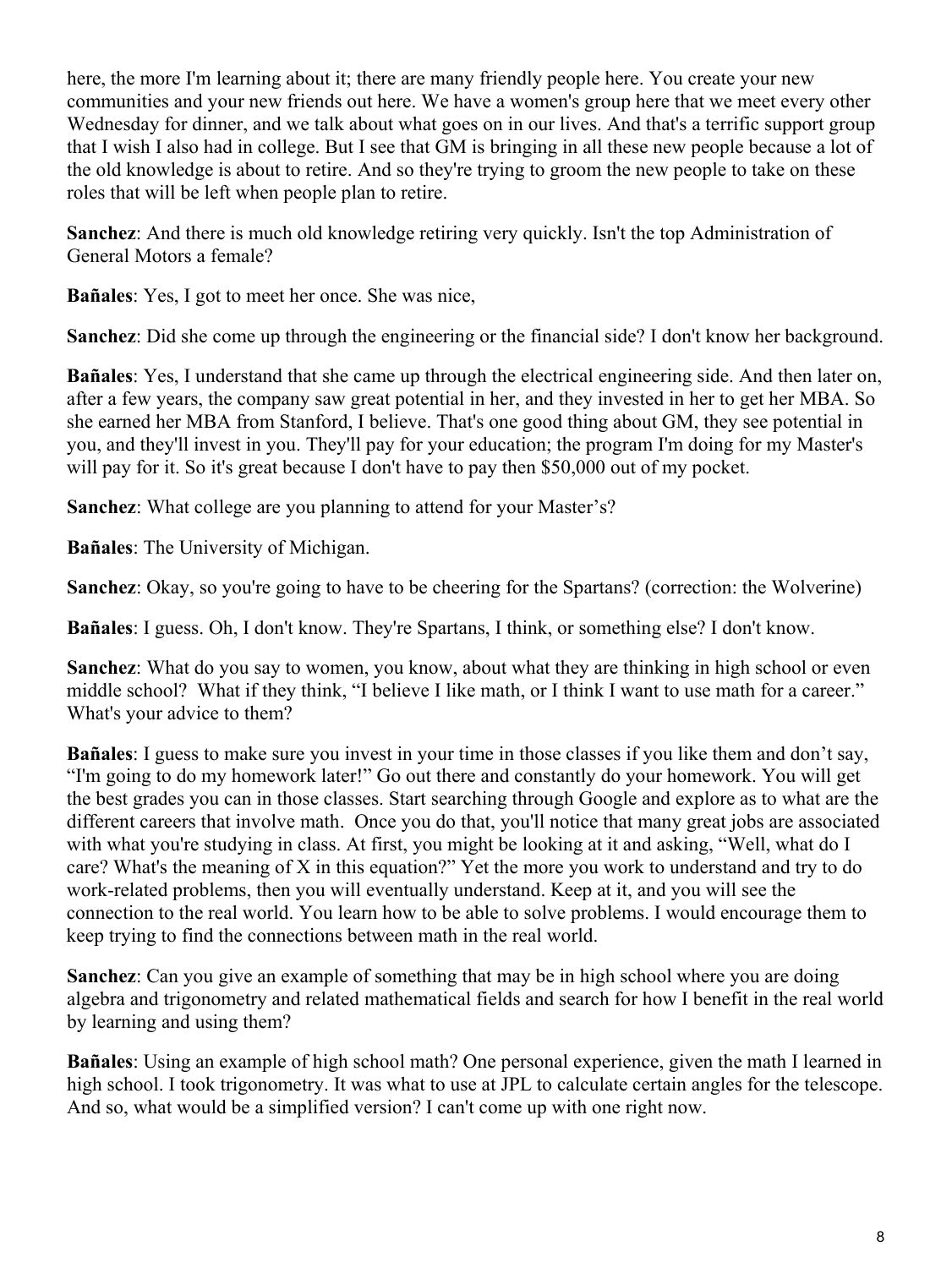**Sanchez**: I know it's a bit hard. But yet, the idea Is that what you're sharing is that it is essential to have both and not just one without the other or the strength in each other if they're able to be put together.

**Bañales**: Yes, and I think some people go into theoretical math, which is like way out there. That's what you're in to go for it. But for me, I like more real-world math that I could apply to like, the speed of the vehicle and how much force it would take if you were to hit another car.

**Sanchez**: Being somewhat specific, but if you can start to give me a little bit of background in your current position, are you in the crash, structural part of the car or development, or more into the green portion of it? What section do you work for right now?

**Bañales**: I am currently working on body structures. So coming, it's kind of safety. So, what I currently work on is making sure that the body and the frames are strong enough to be able to specific loads on the vehicle and torsional (condition of being twisted and turned), what is also known as loads on the car, to make sure that the car is stiff enough so that the ride and handling are great. And you know, people, you hit that speed bump, you don't, you're not going to feel it. But there are a bunch of different loads that I work on. I'm not sure how much I could share about all this. (sharing proprietary information).

**Sanchez**: No, I don't need specifics, but I'm just saying you're in that area. So do you find yourself constantly in a room sort of working with other engineers up on the boards, or are you working in the field looking at the cars as they're being tested?

**Bañales**: A little bit of there's a lot of it; most of the time I'm spending on the computer modeling, setting up the model with the different loads, and running the analysis. And then does any of my research along with engineers in the program team, and we discuss the results if they're not favorable. We hope we'll test and try to figure out solutions. And what is it called? If they're favorable, then you look workable and hopefully, what you analyze on the computer comes out good because they also test the vehicles. So you'll have your laptop testing your simulations, but then they test the car to make sure that what you said was going to come out is true. Because there's only there's a particular disparity that just a small one between like a computer and the real world.

**Sanchez**: Wow. I could go on for days asking you questions about this. I love the aerodynamic side. So you know I have a little bit of background in that. I'm curious about this, especially when there are so many different kinds of cars and there are so many conditions under so many very markets, East Coast west coast, different climates. So it's something that is not easy to figure out. I can. I'll take that into account as well.

**Bañales**: Yes. And then, I'm currently part of this rotation program at General Motors. And so which is great, because, for a lot of the new engineers, they don't want you to feel like you're stuck. They want you to feel exposed to many different areas before committing somewhere. So I have the opportunity to rotate into a different position. My next appointment is going to be in hybrid vehicles. So we're only going to be able to help select the architectures for the hybrid cars. So I'm looking forward to that. That'll be sometime around February. If all goes as planned.

**Sanchez**: Being that General Motors Company is worldwide. Is all the work always done in Detroit, and would you see having to go to different countries for work in your future?

**Bañales**: My work, that one that I'm currently doing, is in North America, and that is enough for me. I know of my friends that you have to travel a little bit to different plants within the US, or they do have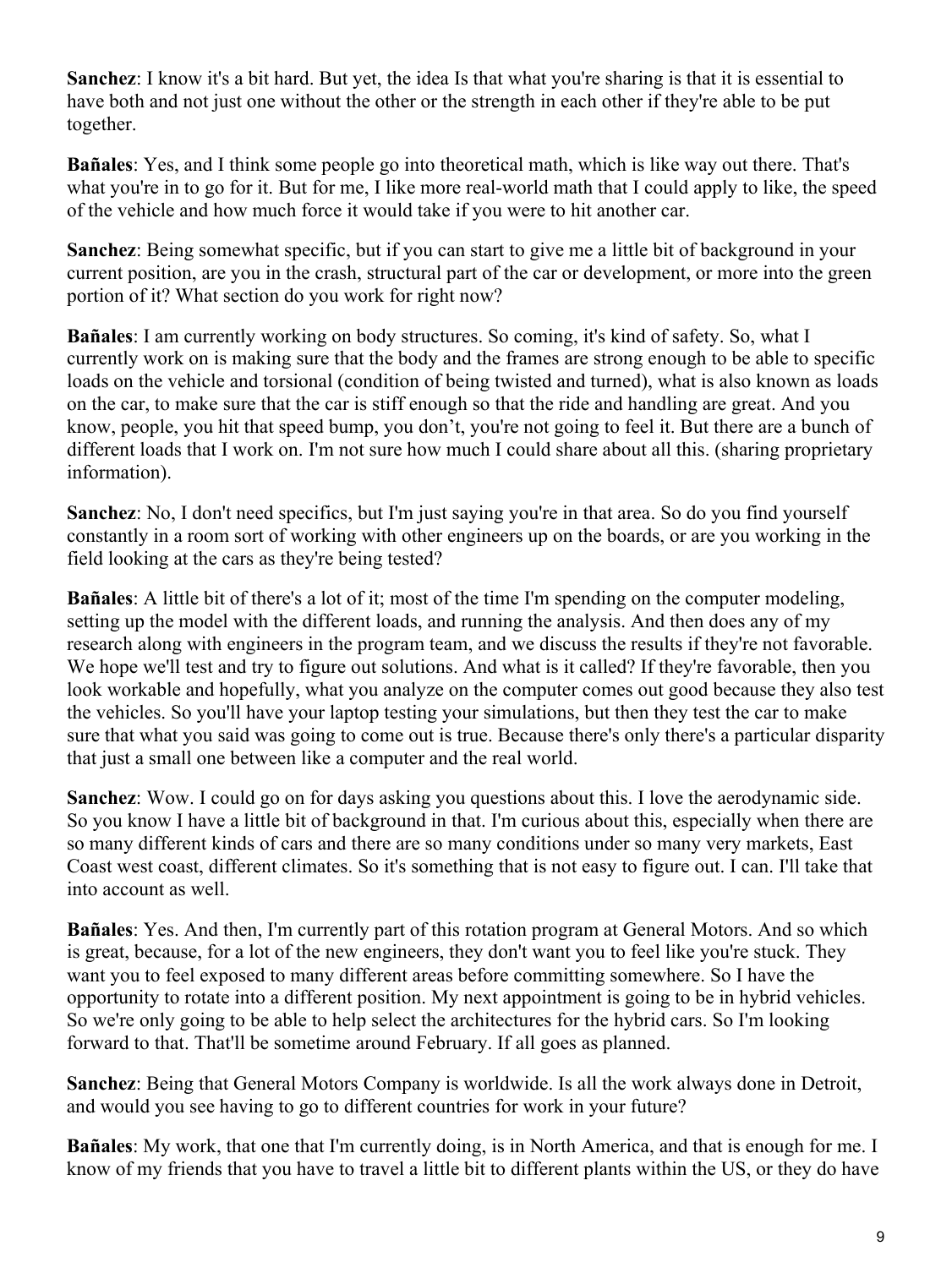opportunities for you to do positions outside of the United States. So you could work in Mexico. You could work in South Korea. I think they have plants in China. So you get an opportunity to travel to different parts of the world. And usually, they recommend you try to do one of these positions if you want to move on to the company.

**Sanchez**: Yes, it's a global company, and it's just going to get larger. There's no way around that. It sounds like you're thrilled that even though it took you eight years to get your Bachelor's degree, you're glad you did it, despite all the work you did.

**Bañales**: Yes, it wasn't an easy route. But I'm so happy. I remember when I think back and realize, "Finally, I got it."

And now, one of the things that I would do for a long time was I had a journal, and I would set up my goals. So I would set my goals for the next three years and the following five years and then revisit them. I think it's healthy for you to have something that you're striving for and that reminder there, and so like I was telling my fiancee, "Okay, I already accomplished all these goals that I set five years ago, now what do I do? What am I? What are my next goals?" Now it's buying a house and other goals that I want to accomplish.

**Sanchez**: That's outstanding. I applaud your work. As you said, it was not easy. I can only imagine how many nights you stayed up. Doing your math and trying to break your head, how often did you just want to throw the pencil on the other side of the room. It says enough is enough. Why am I doing this?

**Bañales**: It's hard work, the physics and some of the strength of materials classes you're taking. They're very involved. The homework and support work is hard.

**Sanchez**: Where can our readers and viewers follow you in your developments? Do you maintain a social media page?

**Bañales**: You can follow my LinkedIn, and you can email me. I don't know about my Facebook because I think I have it on private, so I don't know if people can see my information there. There's nothing personal on there. There are just a lot of posts ad pictures of cats.

**Sanchez**: But that's cool. I want you to know that I applaud your success. Thank you for taking the time and sharing with women. You've given me so many pearls of wisdom for any woman who wants to get into the engineering world. I'm trying to pull one more out of you. Would you like to share one more point of interest with our readers and viewers?

**Bañales**: If they're trying to pursue their dreams, and this even gives me certain circumstances, kind of try to instead of looking at yourself as the victim or think, "Well, I didn't have these parents that could pay for this or pay for that or that they didn't push me enough." Thus, take responsibility and initiative to change your circumstances around and be able to do your homework. If you don't have money for books, go to the library. There are a lot of free resources out there. Look for mentors. I was fortunate to have people that wanted to share their stories with me. They tried to give me advice, like Dr. Alfonso Feria at JPL, plus several of my professors who have the power to influence you to change your life around. Yes, there were times when I was only eating a cup of noodles. I kept asking, "What else can you do besides serving in restaurants? You know, you just have to fight through it. And don't give up because definitely, it's worth it once you get that degree and you will have your offer for the job. It pays off because you're feeling like, "Wow, I did this!"

**Sanchez**: It didn't come from luck. It came from challenging work.